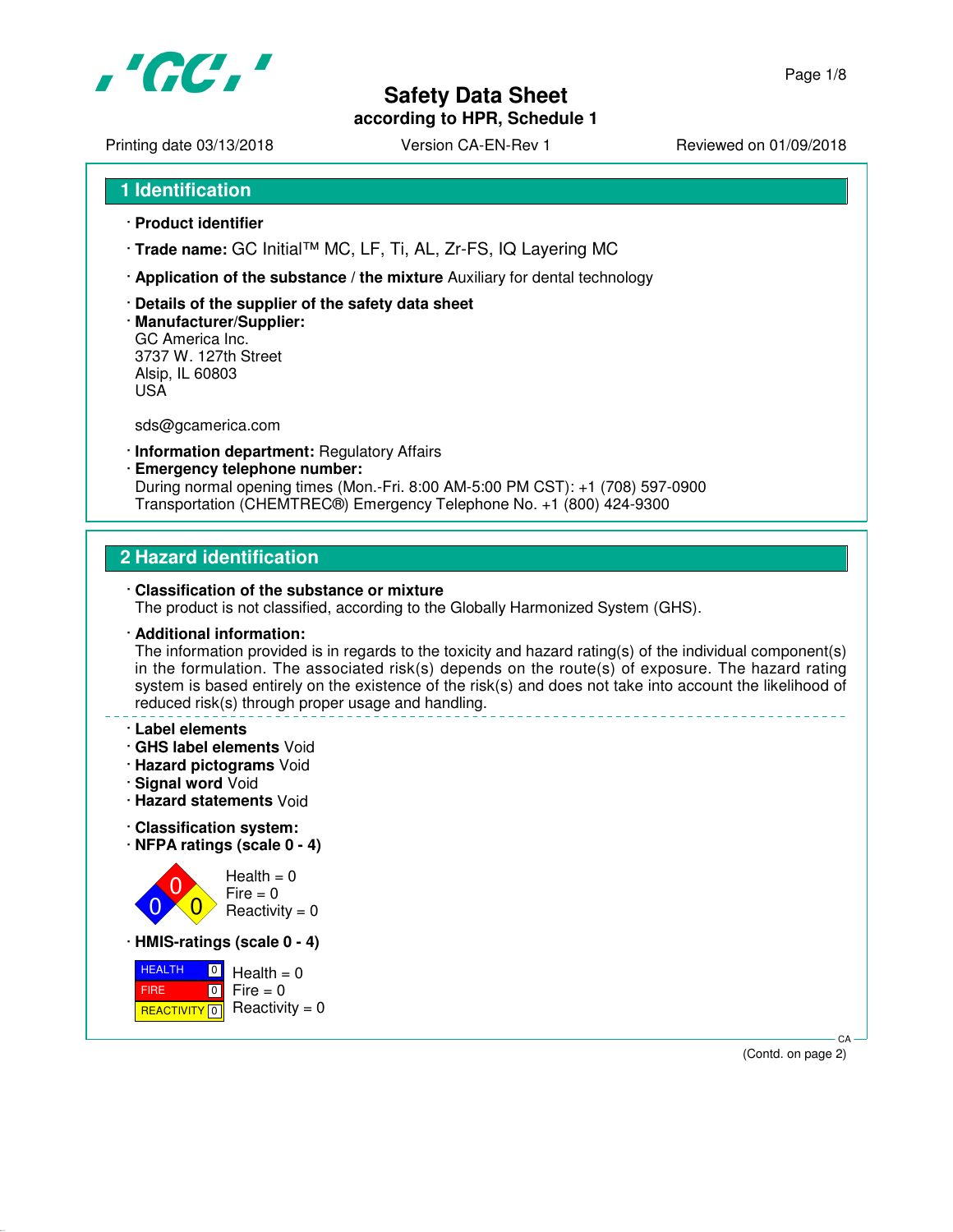# **Safety Data Sheet**

**according to HPR, Schedule 1**

Printing date 03/13/2018 Version CA-EN-Rev 1 Reviewed on 01/09/2018

## **Trade name:** GC Initial™ MC, LF, Ti, AL, Zr-FS, IQ Layering MC

(Contd. of page 1)

### **3 Composition/Information on ingredients**

### · **Chemical characterization: Mixtures**

- · **Description:** Mixture of the substances listed below with nonhazardous additions.
- · **Dangerous components:** Void
- · **Additional information:**

If a substance is marked with \*\*, then substance is a trade secret. This is allowed under OSHA's Hazard Communication Standard (HCS) as a trade secret and under GHS as Confidential Business Information (CBI).

## **4 First aid measures**

- · **Description of first aid measures**
- · **General information:** No special measures required.

If symptoms persist consult doctor.

- · **After inhalation:** Supply fresh air; consult doctor in case of complaints.
- In case of unconsciousness place patient stably in side position for transportation.
- · **After skin contact:** Rinse with warm water. If symptoms persist consult doctor.
- · **After eye contact:** Rinse opened eye for several minutes under running water. If symptoms persist, consult a doctor. · **After swallowing:**

Rinse out mouth and then drink plenty of water.

If symptoms persist consult doctor.

- · **Information for doctor:**
- · **Most important symptoms and effects, both acute and delayed** No further relevant information available.
- · **Indication of any immediate medical attention and special treatment needed** No further relevant information available.

## **5 Firefighting measures**

- · **Extinguishing media**
- · **Suitable extinguishing agents:** CO2, extinguishing powder or water spray. Fight larger fires with water spray or alcohol resistant foam. Use fire fighting measures that suit the environment.
	- · **For safety reasons unsuitable extinguishing agents:** Water with full jet
	- · **Special hazards arising from the substance or mixture** Formation of toxic gases is possible during heating or in case of fire.
	- · **Advice for firefighters**
	- · **Protective equipment:** Wear self-contained respiratory protective device.
	- · **Additional information**

Dispose of fire debris and contaminated fire fighting water in accordance with official regulations.

(Contd. on page 3)

CA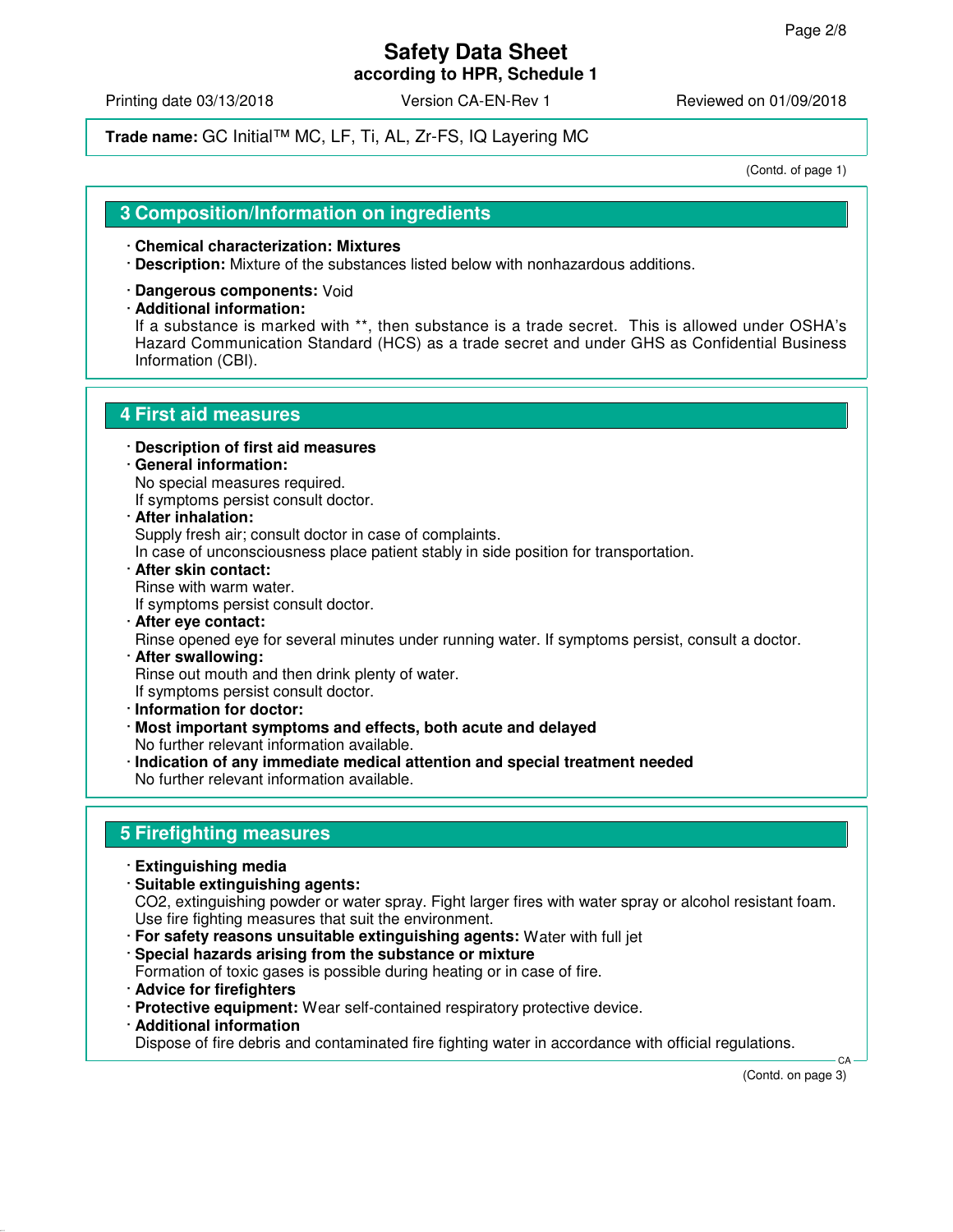Printing date 03/13/2018 Version CA-EN-Rev 1 Reviewed on 01/09/2018

## **Trade name:** GC Initial™ MC, LF, Ti, AL, Zr-FS, IQ Layering MC

(Contd. of page 2)

### **6 Accidental release measures**

- · **Personal precautions, protective equipment and emergency procedures** Remove persons from danger area.
- · **Environmental precautions:** Do not allow product to reach sewage system or any water course. Do not allow to penetrate the ground/soil.
- · **Methods and material for containment and cleaning up:** Pick up mechanically. Dispose of the collected material according to regulations.
- · **Reference to other sections** See Section 7 for information on safe handling. See Section 8 for information on personal protection equipment. See Section 13 for disposal information.

# **7 Handling and storage**

### · **Handling:**

- · **Precautions for safe handling** Observe instructions for use. Prevent formation of dust. Any deposit of dust which cannot be avoided must be regularly removed.
- · **Information about protection against explosions and fires:** Dust can combine with air to form an explosive mixture.
- · **Conditions for safe storage, including any incompatibilities**
- · **Storage:**
- · **Requirements to be met by storerooms and receptacles:** Store only in unopened original receptacles.
- · **Information about storage in one common storage facility:** Store away from foodstuffs.
- · **Further information about storage conditions:** Observe instructions for use / storage.
- · **Specific end use(s)** No further relevant information available.

# **8 Exposure controls/ Personal protection**

- · **Additional information about design of technical systems:** No further data; see item 7.
- · **Control parameters**
- · **Components with limit values that require monitoring at the workplace:**

The product does not contain any relevant quantities of materials with critical values that have to be monitored at the workplace.

- · **Additional information:** The lists that were valid during the creation were used as basis.
- · **Exposure controls**
- · **Personal protective equipment:**
- · **General protective and hygienic measures:**

The usual precautionary measures for handling chemicals should be followed. Do not inhale dust / smoke / mist.

Wash hands before breaks and at the end of work.

(Contd. on page 4)

CA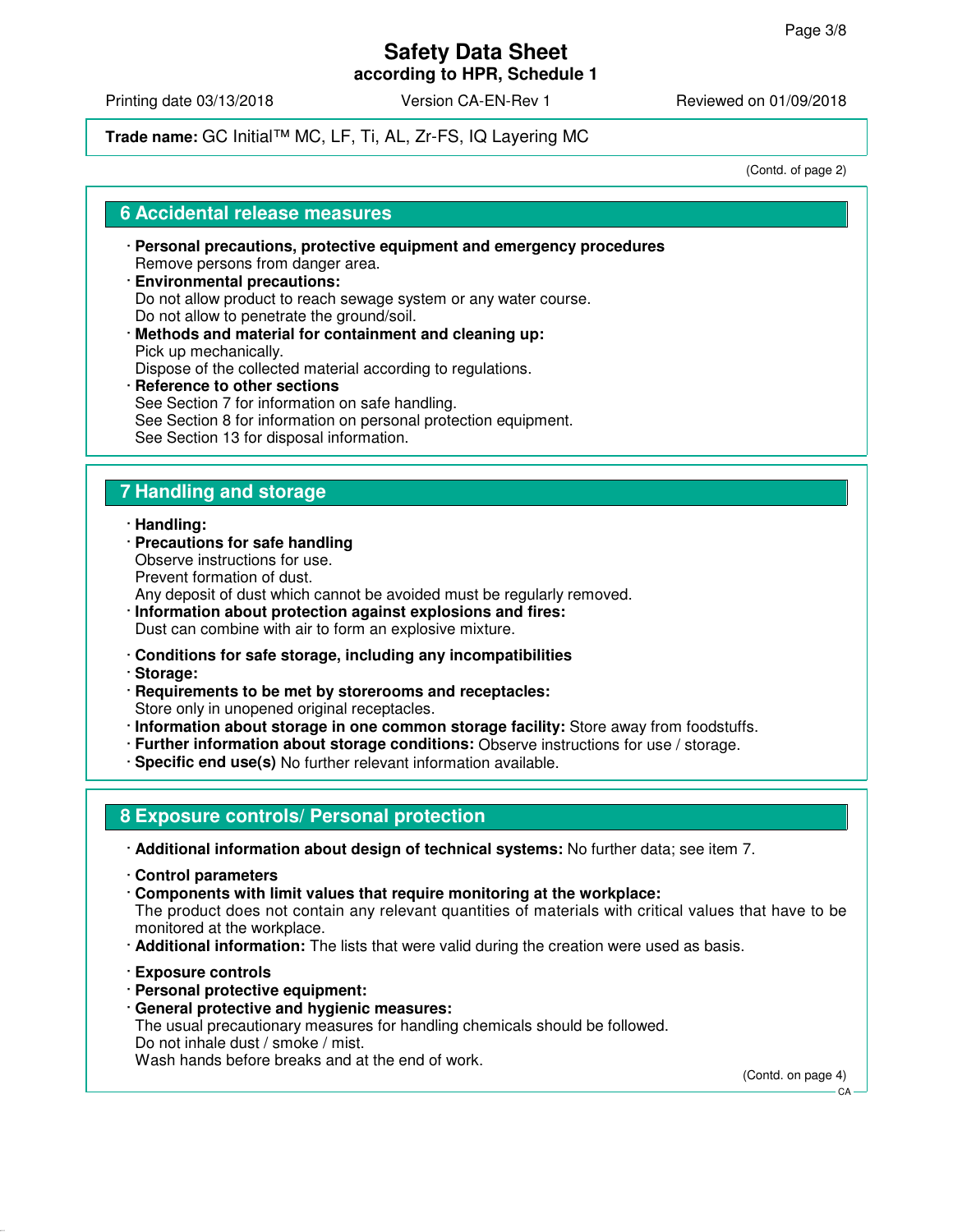Printing date 03/13/2018 **Version CA-EN-Rev 1** Reviewed on 01/09/2018

# **Trade name:** GC Initial™ MC, LF, Ti, AL, Zr-FS, IQ Layering MC

(Contd. of page 3)

#### · **Breathing equipment:**



Suitable respiratory protective device recommended.

· **Protection of hands:** Protective gloves

· **Material of gloves**

The selection of the suitable gloves does not only depend on the material, but also on further marks of quality and varies from manufacturer to manufacturer. As the product is a preparation of several substances, the resistance of the glove material can not be calculated in advance and has therefore to be checked prior to the application.

· **Penetration time of glove material** The exact break through time has to be found out by the manufacturer of the protective gloves and has to be observed. · **Eye protection:**

Manufacturing sites:

Wear safety glasses with side shields (or goggles). Distribution, Workplace, and Household Settings:

No special protective equipment required

| 9 Physical and chemical properties                                                                  |                                                                                  |  |  |  |
|-----------------------------------------------------------------------------------------------------|----------------------------------------------------------------------------------|--|--|--|
| · Information on basic physical and chemical properties<br><b>General Information</b>               |                                                                                  |  |  |  |
| Appearance:<br>Form:<br>Color:<br>· Odor:<br>Odor threshold:                                        | Solid<br>According to product specification<br>Characteristic<br>Not determined. |  |  |  |
| · pH-value:                                                                                         | Not applicable.                                                                  |  |  |  |
| · Change in condition<br><b>Melting point/Melting range:</b><br><b>Boiling point/Boiling range:</b> | Undetermined.<br>Undetermined.                                                   |  |  |  |
| · Flash point:                                                                                      | Not applicable.                                                                  |  |  |  |
| · Flammability (solid, gaseous):                                                                    | Not determined.                                                                  |  |  |  |
| · Ignition temperature:                                                                             | Undetermined.                                                                    |  |  |  |
| <b>Decomposition temperature:</b>                                                                   | Not determined.                                                                  |  |  |  |
| · Auto igniting:                                                                                    | Product is not self-igniting.                                                    |  |  |  |
| Danger of explosion:                                                                                | Product does not present an explosion hazard.                                    |  |  |  |
| <b>Explosion limits:</b><br>Lower:<br>Upper:                                                        | Not determined.<br>Not determined.                                               |  |  |  |
| · Vapor pressure:                                                                                   | Not applicable.                                                                  |  |  |  |
| · Density:<br><b>Relative density</b>                                                               | Not determined.<br>Not determined.                                               |  |  |  |

(Contd. on page 5)

CA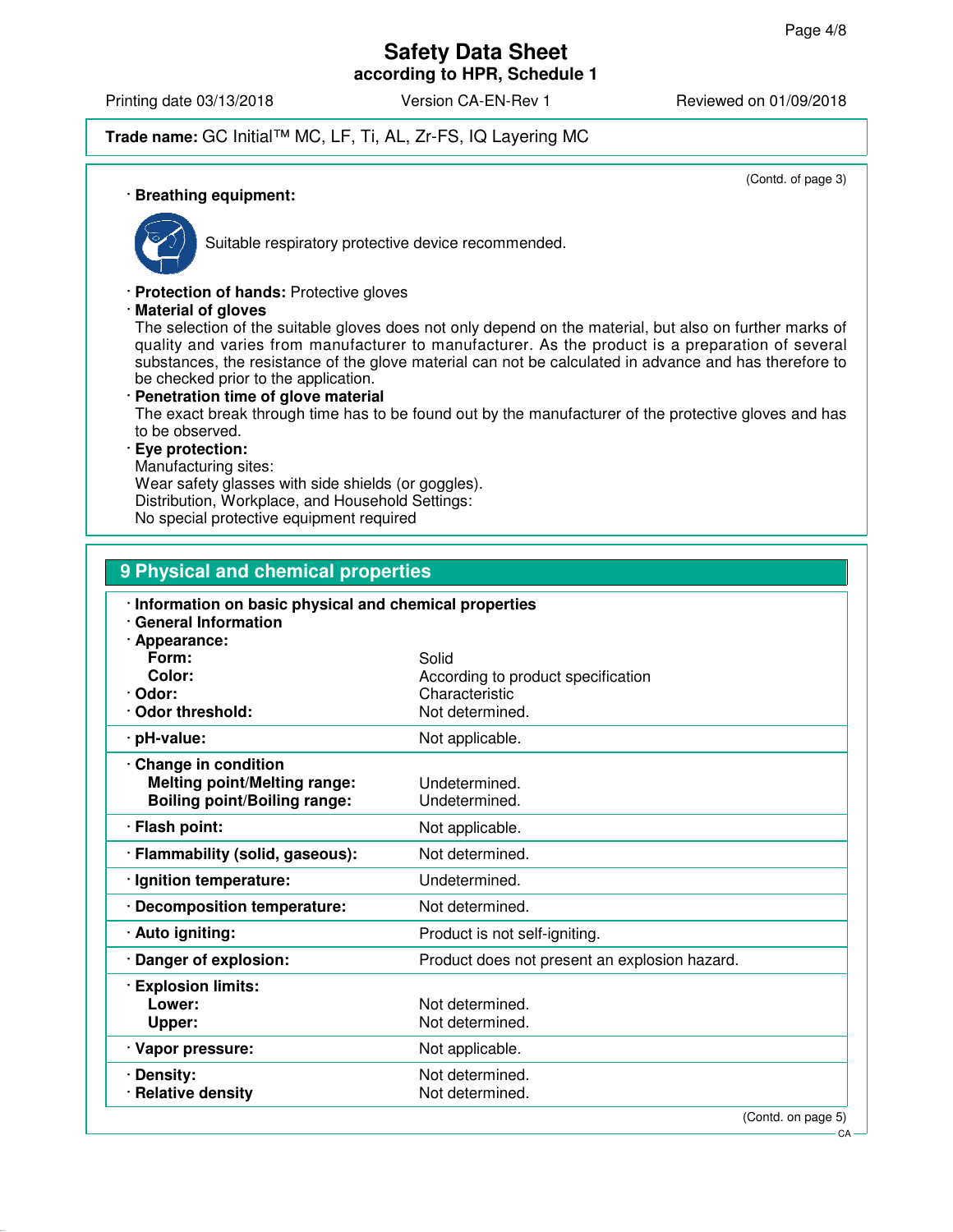# **Safety Data Sheet**

**according to HPR, Schedule 1**

Printing date 03/13/2018 **Version CA-EN-Rev 1** Reviewed on 01/09/2018

## **Trade name:** GC Initial™ MC, LF, Ti, AL, Zr-FS, IQ Layering MC

|                                                            |                                            | (Contd. of page 4) |
|------------------------------------------------------------|--------------------------------------------|--------------------|
| · Vapor density<br>· Evaporation rate                      | Not applicable.<br>Not applicable.         |                    |
| · Solubility in / Miscibility with                         |                                            |                    |
| Water:                                                     | Insoluble.                                 |                    |
| · Partition coefficient (n-octanol/water): Not determined. |                                            |                    |
| · Viscosity:                                               |                                            |                    |
| Dynamic:                                                   | Not applicable.                            |                    |
| Kinematic:                                                 | Not applicable.                            |                    |
| · Solvent content:                                         |                                            |                    |
| <b>Solids content:</b>                                     | 100.0 $%$                                  |                    |
| Other information                                          | No further relevant information available. |                    |

# **10 Stability and reactivity**

- · **Reactivity** No further relevant information available.
- · **Chemical stability** Stable at ambient temperature.
- · **Thermal decomposition / conditions to be avoided:** No decomposition if used according to specifications.
- · **Possibility of hazardous reactions** No dangerous reactions known.
- · **Conditions to avoid** No further relevant information available.
- · **Incompatible materials:** No further relevant information available.
- · **Hazardous decomposition products:** No dangerous decomposition products known.

# **11 Toxicological information**

- · **Information on toxicological effects**
- · **Acute toxicity:**
- · **LD/LC50 values that are relevant for classification:** No further relevant information available.
- · **Primary irritant effect:**
- · **on the skin:** No irritant effect.
- · **on the eye:** No irritating effect.
- · **Sensitization:** No sensitizing effects known.

### · **Additional toxicological information:**

The product is not subject to classification according to internally approved calculation methods for preparations.

· **Carcinogenic categories**

| · IARC (International Agency for Research on Cancer)                             |            |
|----------------------------------------------------------------------------------|------------|
| glass, oxide, chemicals                                                          | 65997-17-3 |
| · NTP (National Toxicology Program)                                              |            |
| None of the ingredients is listed.                                               |            |
| · Carcinogenic categories' legend:                                               |            |
| IARC Group 1: The agent is carcinogenic to humans.                               |            |
| IARC Group 2A: The agent is probably carcinogenic to humans.                     |            |
| IARC Group 2B: The agent is possibly carcinogenic to humans.                     |            |
| IARC Group 3: The agent is not classifiable as to its carcinogenicity to humans. |            |

IARC Group 4: The agent is probably not carcinogenic to humans.

(Contd. on page 6)

CA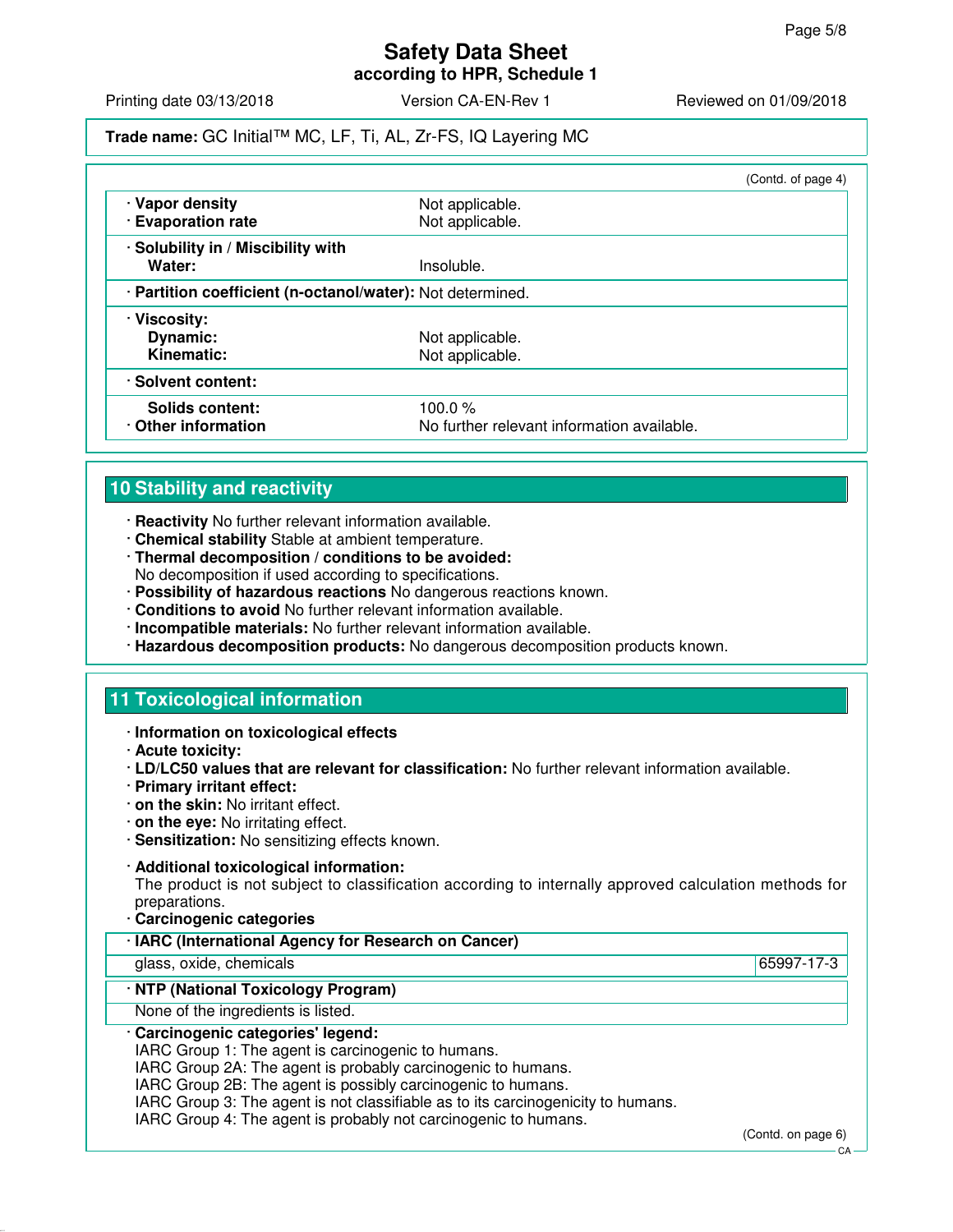Printing date 03/13/2018 **Version CA-EN-Rev 1** Reviewed on 01/09/2018

# **Trade name:** GC Initial™ MC, LF, Ti, AL, Zr-FS, IQ Layering MC

(Contd. of page 5)

NTP K: Known to be human carcinogen.

- NTP R: Reasonably anticipated to be human carcinogen.
- · **Repeated dose toxicity.** No further relevant information available. · **CMR effects (carcinogenity, mutagenicity and toxicity for reproduction)** No further relevant information available.

No further relevant information available.

# **12 Ecological information**

- · **Toxicity**
- · **Aquatic toxicity:** No further relevant information available.
- · **Persistence and degradability** No further relevant information available.
- · **Behavior in environmental systems:**
- · **Bioaccumulative potential** No further relevant information available.
- · **Mobility in soil** No further relevant information available.
- · **Additional ecological information:**

### · **General notes:**

Water hazard class 1 (Self-assessment): slightly hazardous for water

Do not allow undiluted product or large quantities of it to reach ground water, water course or sewage system.

### · **Results of PBT and vPvB assessment**

- · **PBT:** Not applicable.
- · **vPvB:** Not applicable.
- · **Other adverse effects** No further relevant information available.

# **13 Disposal considerations**

· **Waste treatment methods**

- · **Recommendation:** Dispose of contents / container in accordance with local / regional / national / international regulations.
- · **Uncleaned packagings:**
- · **Recommendation:** Disposal must be made according to official regulations.

| · UN-Number                  |      |  |
|------------------------------|------|--|
| · DOT, TDG, ADN, IMDG, IATA  | Void |  |
| · UN proper shipping name    |      |  |
| · DOT, TDG, ADN, IMDG, IATA  | Void |  |
| · Transport hazard class(es) |      |  |
| · DOT, TDG, ADN, IMDG, IATA  |      |  |
| · Class                      | Void |  |
| · Packing group              |      |  |
| · DOT, TDG, IMDG, IATA       | Void |  |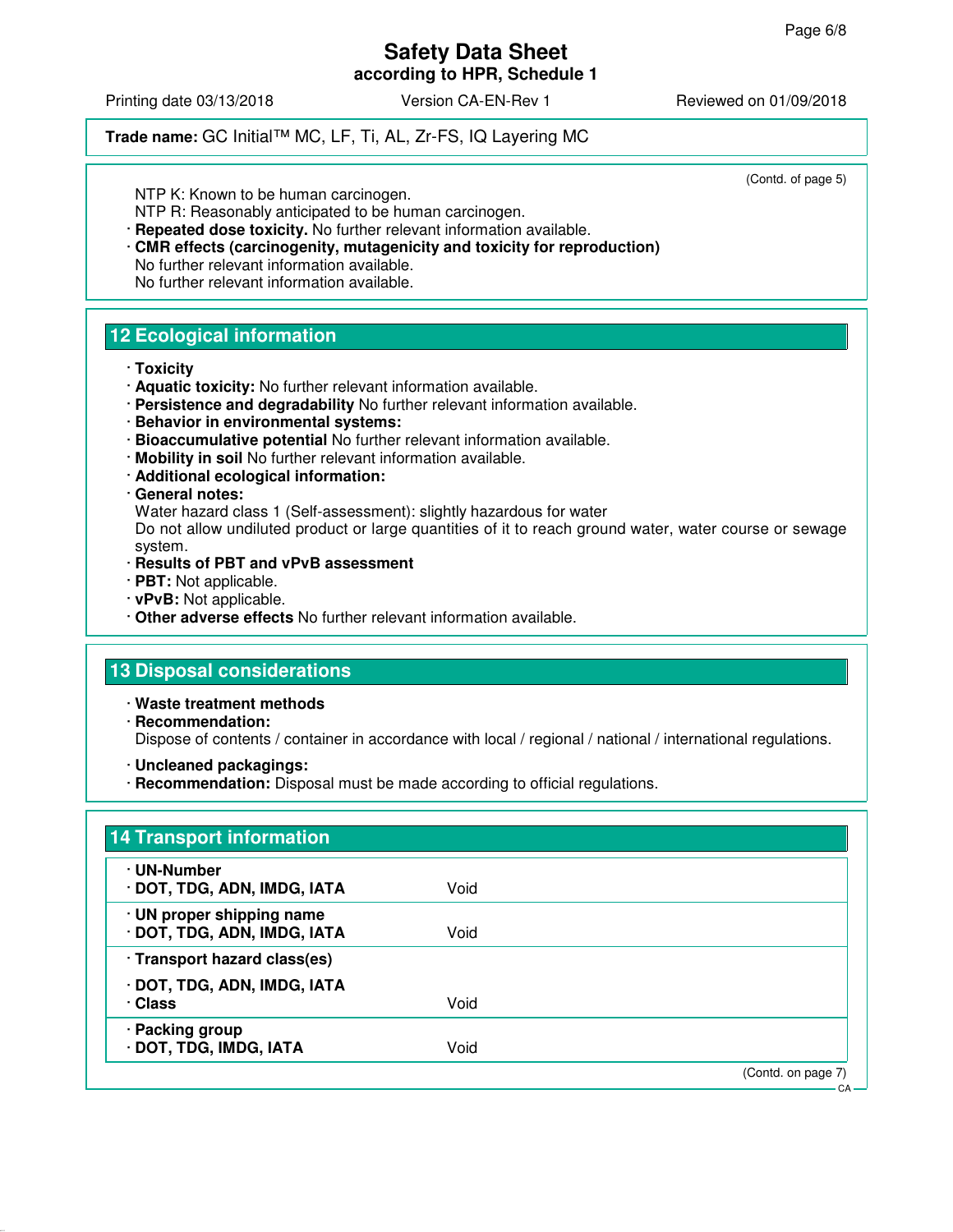# **Safety Data Sheet**

**according to HPR, Schedule 1**

Printing date 03/13/2018 **Version CA-EN-Rev 1** Reviewed on 01/09/2018

## **Trade name:** GC Initial™ MC, LF, Ti, AL, Zr-FS, IQ Layering MC

|                                                                                                        |                 | (Contd. of page 6) |
|--------------------------------------------------------------------------------------------------------|-----------------|--------------------|
| · Environmental hazards:<br>· Marine pollutant:                                                        | No              |                    |
| · Special precautions for user                                                                         | Not applicable. |                    |
| · Transport in bulk according to Annex II of<br><b>MARPOL73/78 and the IBC Code</b><br>Not applicable. |                 |                    |
| · UN "Model Regulation":                                                                               | Void            |                    |

# **15 Regulatory information**

· **Safety, health and environmental regulations/legislation specific for the substance or mixture** · **SARA (Superfund Amendments and Reauthorization Act)**

· **Section 355 (extremely hazardous substances):**

None of the ingredients is listed.

· **Section 313 (Specific toxic chemical listings):**

None of the ingredients is listed.

· **TSCA (Toxic Substances Control Act):**

All ingredients are listed.

· **Canadian substance listings:**

· **Canadian Domestic Substances List (DSL)**

All ingredients are listed.

· **Canadian Ingredient Disclosure list (limit 0.1%)**

None of the ingredients is listed.

· **Canadian Ingredient Disclosure list (limit 1%)**

None of the ingredients is listed.

- · **GHS label elements** Void
- · **Hazard pictograms** Void
- · **Signal word** Void
- · **Hazard statements** Void
- · **Chemical safety assessment:** A Chemical Safety Assessment has not been carried out.

# **16 Other information**

- · **Department issuing SDS:** Regulatory Affairs
- · **Contact:** Regulatory Affairs Telephone No. +1 (708) 597-0900 sds@gcamerica.com
- · **Date of preparation / last revision** 03/13/2018 / -
- · **Abbreviations and acronyms:** GHS: Globally Harmonized System of Classification and Labelling of Chemicals HCS: Hazard Communication Standard (USA) MSDS: Material Safety Data Sheet SDS: Safety Data Sheet ADN: Accord européen relatif au transport international des marchandises dangereuses par voies de navigation intérieures (European Agreement Concerning the International Carriage of Dangerous Goods by Inland Waterways)

(Contd. on page 8)

 $C.A$